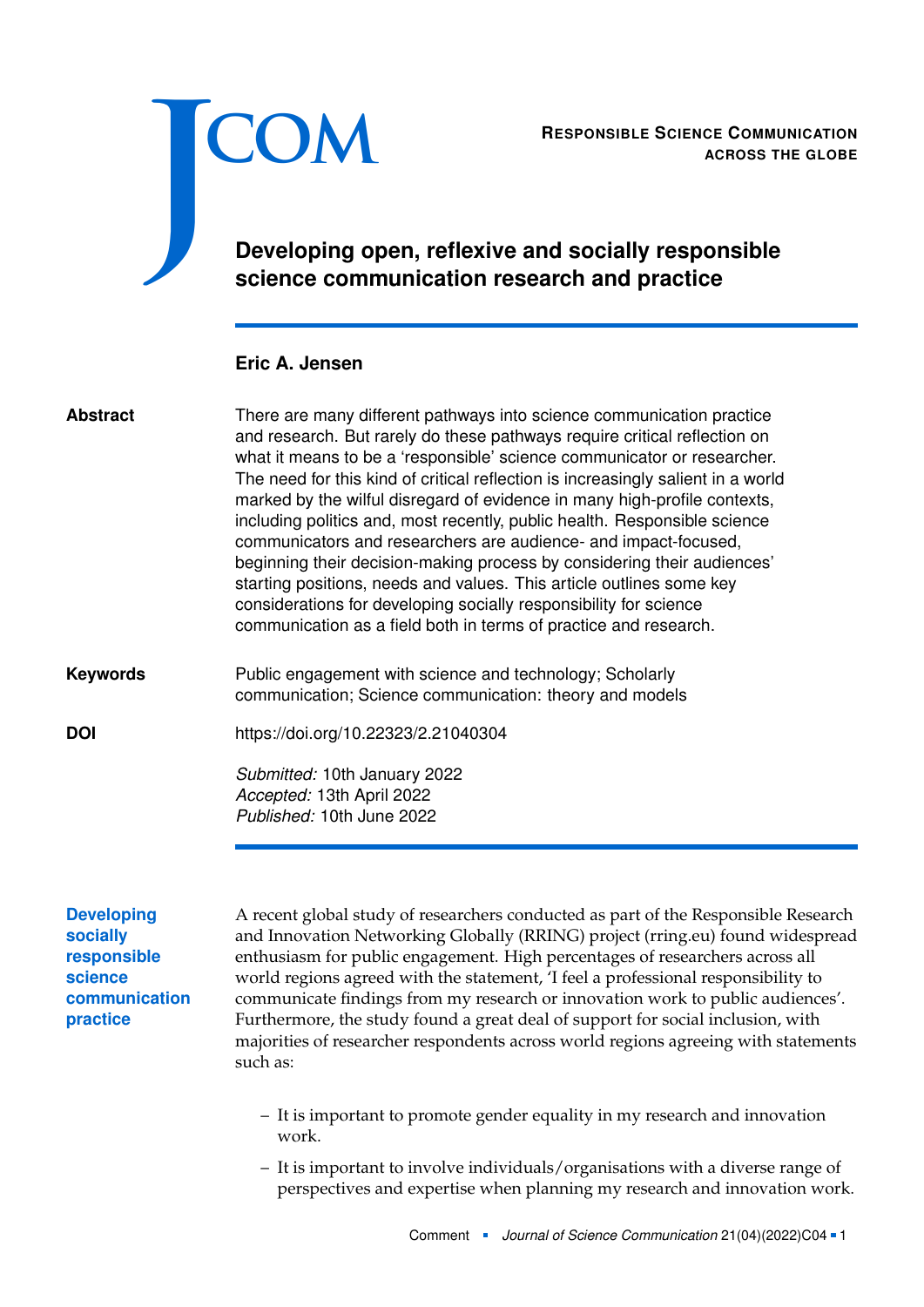– It is important to take ethnic diversity into account when developing my research and innovation work.

Despite this global consensus on the need for science engagement and also for more social inclusion, the practical implementation of principles of socially responsible research within the context of science communication remains elusive. How can we integrate principles of socially responsible research and innovation within the practice of public engagement with research to create 'socially responsible science communication'? A clear starting point for such practical implementation is reflexivity. Being responsible as a science communicator involves critically self-assessing your position, ensuring you take a realistic approach to engaging audiences or stakeholders. Other articles in this special issue address this point, including critical link between reflexivity and strategic science communication:

Practitioners could ask themselves the question: "Do I use the appropriate science communication model to accompany for goals that I have set, the perspective on science-society that I have, and the activities that I undertake? Do I ask the right questions? And how can I find out?" (this issue<sup>[1](#page-0-0)</sup>)

Part of this self-assessment process is to consider the best communication approach and tools to bring to bear on a given situation. It is best to have a broad toolkit of available science communication methods, implementation mechanisms and framing devices to adapt to the needs of your audience and the impact you are seeking to develop. Adaptability in both the selection and application of communication approaches and tools is most effective when paired with appropriate training and evaluation practices.

Moreover, the best available evidence in science communication should help to guide the decision-making process of practitioners at all levels [Jensen and Gerber, [2020\]](#page-6-0). A number of defining characteristics for socially responsible science communication practice are summarised under the auspices of 'evidence-based science communication' as follows [Jensen and Gerber, [2020\]](#page-6-0):

- Planning, developing, and applying objectives in a logical way to address the needs of specific stakeholders or audiences.  $\left[\ldots\right]$
- Ensuring appropriate and relevant communication skills are developed and applied for a given science communication challenge.
- Being inclusive and welcoming of those who are often marginalised or excluded, both in the development and delivery of science communication activities.
- Willingness and capability to reflect on limitations in one's own communication objectives and strategies, despite institutional constraints and agendas, even if this may invalidate previously accepted practices.
- Committing to continually improve practice based on ongoing collection and analysis of evaluation evidence [Jensen, [2014;](#page-6-1) Jensen, [2015a\]](#page-6-2).  $[\ldots]$

<sup>&</sup>lt;sup>1</sup>'Strategies towards a reflective practice for science communicators'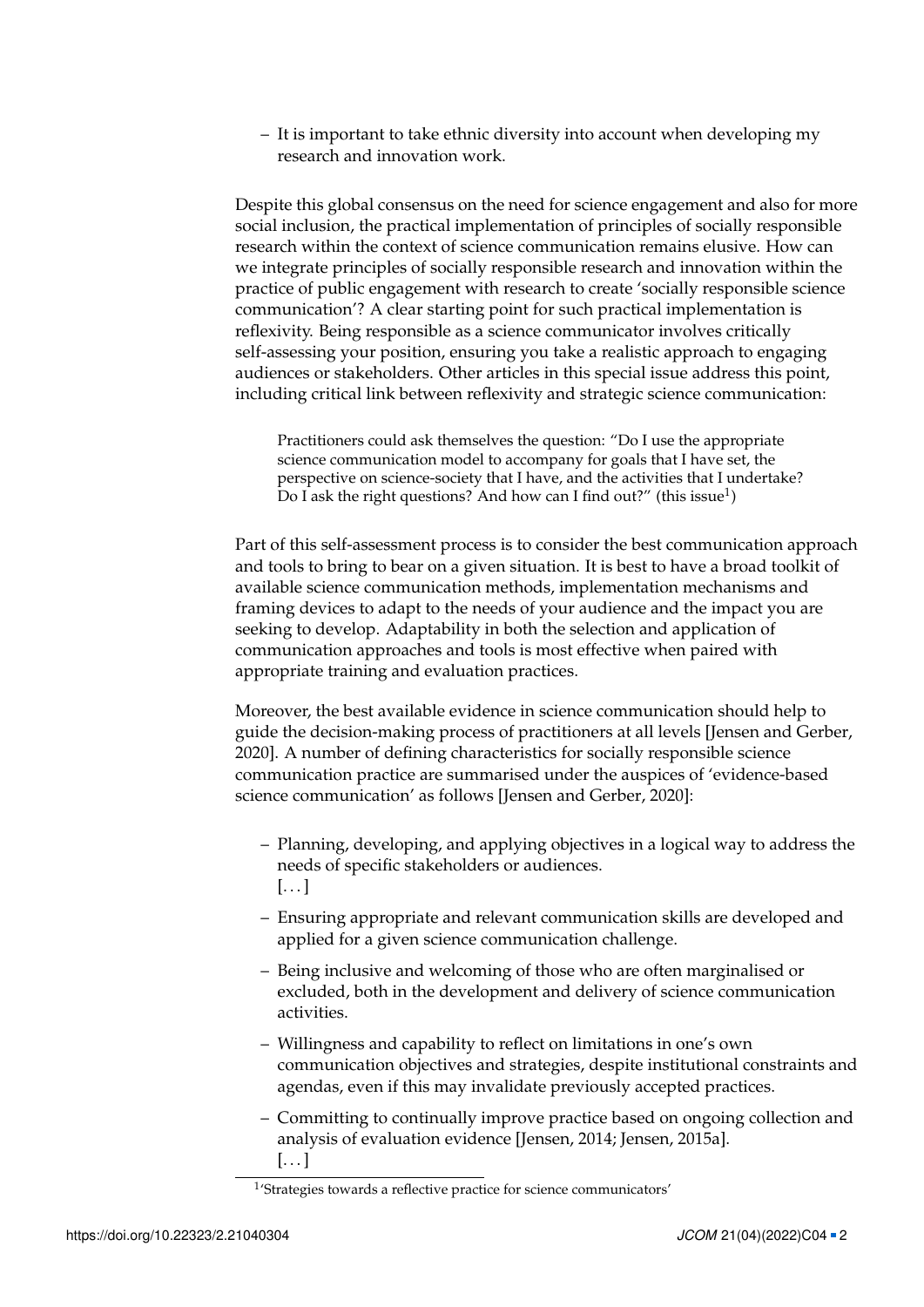– Working to make any given science communication activity as resource efficient as possible to ensure that opportunities for positive impact are not squandered.

These dimensions of responsible science communication require a focus on professional development and a wider social ecosystem of collective self-improvement for this field of practice (underpinned by appropriate financial resources and institutional support). While some dimensions, such as social inclusion, have gained increasing attention in recent years [e.g., Dawson and Jensen, [2011;](#page-6-3) Kennedy, Jensen and Verbeke, [2018\]](#page-6-4), there is clearly a lot of work ahead to align practice with aspirations.

### **Effective science communication and collective responsibility**

Regardless of the communication approaches and tools you choose, as a responsible science communicator, you should be concerned about effectiveness. There is a treasure trove of insights about what is likely to support effectiveness of communication initiatives available from the social sciences (both basic and applied). For scientists and other engagement practitioners, I advocate training in core principles of communication and learning — as well as key insights from psychology, anthropology, political science, media studies and sociology — that have been demonstrated by prior social research and theoretical development.

Furthermore, for science communication activities that are well-funded or conducted by full-time professionals, robust evaluation should be conducted to inform practice [Jensen, [2014;](#page-6-1) Jensen, [2015a;](#page-6-2) Jensen, [2015b\]](#page-6-5). However, it is also important for the global field of science communication to periodically reflect on the big picture to see where there are gaps, who is left behind, what values are promoted through our work, etc. [e.g., see Dawson and Jensen, [2011\]](#page-6-3). Responsible science communication cannot be left only to the individual science communicator: It is a collective responsibility to establish high quality, evidence-based practice grounded in a robust understanding of societal needs.

### **Being a socially responsible science communication researcher**

Reflexivity and social responsibility is not only essential for science communication practitioners. Science communication *researchers* should also be reflexive and socially responsible in their work to effectively play their role in the field. The standard expectations of social science researchers to be ethical in their practices and to gain informed consent from any participants should go without saying. I will therefore focus here on the aspects of socially responsible science communication research that are less widely acknowledged. Firstly, it is worth noting that the leading edge of scholarship and practice on the topic of socially responsible research in general has advanced dramatically in recent years. Many of these developments sit under broad and abstract labels such as 'open science', 'responsible research and innovation', 'social responsibility of science' or 'research integrity'. Yet, they directly relate to the kind of changes in science that many in the science communication research world have advocated for decades, such as transparency, responsiveness to societal needs and social inclusion. Indeed, the relevance of open science principles, critiques and proposed reforms to the research system are clearly applicable to social scientists focusing on communication [Dienlin et al., [2020\]](#page-6-6).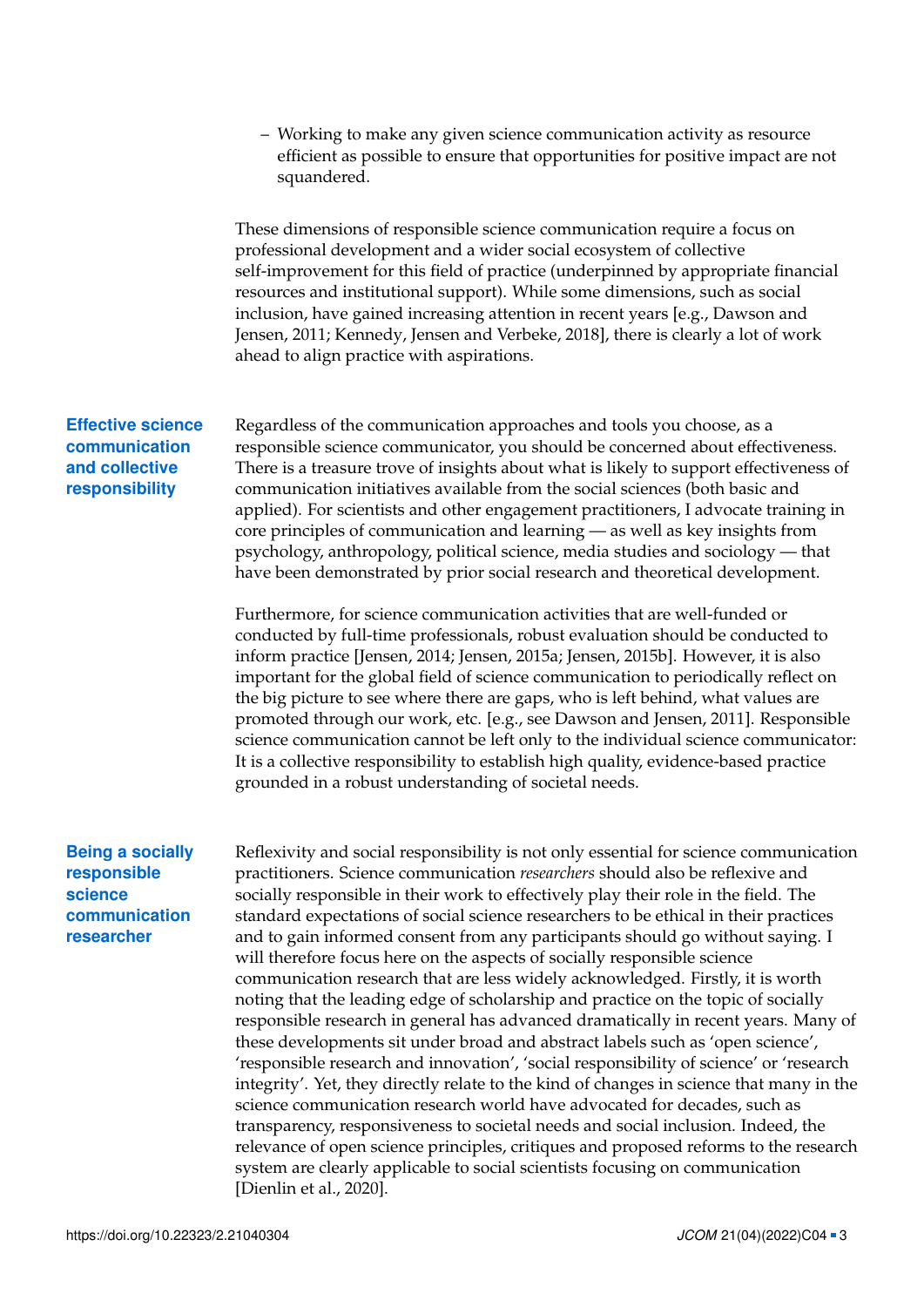However, the practice of science communication research — along with large swathes of academic social science — has largely proceeded in a 'business as usual' mode. For example, science communication journals seem to eschew (or at least show no interest in) established transparency and accountability mechanisms routinely employed in other scientific fields, such as publishing underlying instruments, data, and analyses alongside empirical journal articles, requiring good practice in quantitative or qualitative data analysis or including a statement about the precise contributions of co-authors to a paper.

This is a missed opportunity for science communication research to be at the vanguard of advancements in responsible research practice. Moreover, poor implementation of socially responsible research practices is just as much of a problem for the quality and impact of science communication research as it is for research in medical or natural sciences, for example. To demonstrate the case for the relevance of work on socially responsible principles and practices for science communication researchers, based on my experience I summarise in Table [1](#page-4-0) the applicability of one framework that has gained significant traction in the European research context, known as the 'process' dimensions (extracted verbatim from: RRI Tools [\[n.d.\]](#page-6-7)).

In addition to the RRI Tools 'process dimensions', I would also highlight key documents such as the Montreal Statement on Research Integrity [\(https://wcrif.org/montreal-statement/file\)](https://wcrif.org/montreal-statement/file), which proposes a number of valuable precepts that science communication researchers should consider adopting when they participate in collaborative research.

In table [2](#page-5-0) I highlight just a few of the principles put forward in this important statement and their implications for science communication research based on my analysis.

**Conclusion** In this article, I have made the case for socially responsible science communication research. Through my involvement in projects funded through the European Union Horizon 2020 Programme, the need to consider what it means to be a responsible science communicator or researcher has again become apparent. In the first section, I highlighted the characteristics of responsible science communication practice. Furthermore, I called attention to useful tools and frameworks for developing socially responsible science communication practice. Finally, I highlighted the role for critical reflection, on-going self-improvement, evidence-based decision-making, orienting ethical values, social inclusive principles, and a supporting community of practice to develop responsible science communication.

> This article applies a selection from the rich body of scholarship and practice around enhancing socially responsible research, developed over recent years. I would encourage further dialogue about how the field of science communication can reclaim its role at the vanguard of open, reflexive and responsible science. Doing so will enable science communication scholarship and practice to leverage its porous borders and interdisciplinarity to enhance quality and impact.

Real change that goes beyond mere shifts in terminology does not come easy in the field of science communication [e.g., Jensen and Holliman, [2016\]](#page-6-8). It is essential that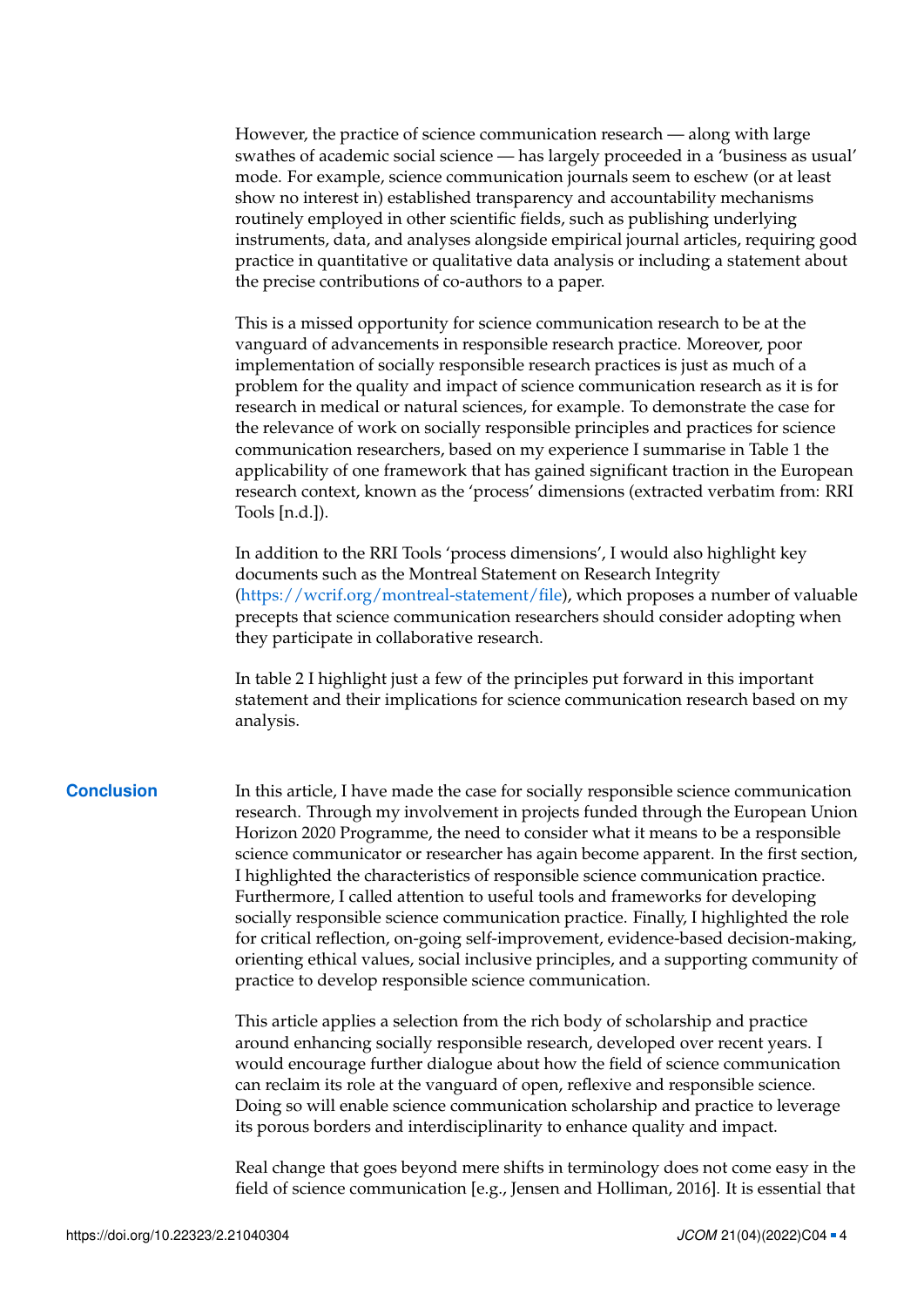| Process dimension of responsible research<br>and innovation                                                                                                                                                                                                                                         | Key questions for science communication<br>research                                                                                                                                                                                                                                                                                                                                                                                                                                                                                                                           |
|-----------------------------------------------------------------------------------------------------------------------------------------------------------------------------------------------------------------------------------------------------------------------------------------------------|-------------------------------------------------------------------------------------------------------------------------------------------------------------------------------------------------------------------------------------------------------------------------------------------------------------------------------------------------------------------------------------------------------------------------------------------------------------------------------------------------------------------------------------------------------------------------------|
| Diverse & inclusive: involve early a wide<br>range of actors and publics in [research]<br>practice, deliberation, and decision-making<br>to yield more useful and higher quality<br>knowledge. This strengthens democracy<br>and broadens sources of expertise, discip-<br>lines, and perspectives. | How diverse are science communication<br>individuals'<br>research teams<br>and<br>per-<br>sonal/professional backgrounds?<br>Is a<br>diversity of different types of expertise,<br>disciplines and perspectives being brought<br>to bear in science communication research?<br>How diverse and inclusive are science<br>communication activities in general [cf.,<br>Jensen, Jensen, Duca and Roche, 2021;<br>Jensen, Jensen, Duca, Daly et al., 2022;<br>Kennedy, Jensen and Verbeke, 2018]? Is<br>social inclusion really prioritized in science<br>communication practice? |
| Anticipative & reflective: envision impacts<br>and reflect on the underlying assumptions,<br>values, and purposes to better understand<br>how [research] shapes the future.<br>This<br>yields valuable insights and increases our<br>capacity to act on what we know.                               | How reflexive is science communication re-<br>search about its underpinning assumptions,<br>values, and purposes? Who currently be-<br>nefits from science communication research,<br>and how can wider benefit be enabled?<br>How much does science communication<br>practice anticipate future needs in its design<br>and content?                                                                                                                                                                                                                                          |
| Open & transparent: communicate in a<br>balanced, meaningful way methods, res-<br>ults, conclusions, and implications to enable<br>public scrutiny and dialogue. This benefits<br>the visibility and understanding of R&I.                                                                          | Does science<br>communication<br>research<br>present its methods, results, conclusions,<br>and implications in a way that enables<br>critical scrutiny and dialogue? How can<br>scrutiny take place when much of the un-<br>derpinning data and analytic instruments,<br>etc. remain private, and most science com-<br>munication journals have paywalls?<br>Meanwhile, how transparent is science<br>communication practice about the funding<br>and motivations driving public engage-<br>ment?                                                                             |
| Responsive & adaptive to change: be able<br>to modify modes of thought and behaviour,<br>overarching organisational structures, in re-<br>sponse to changing circumstances, know-<br>ledge, and perspectives. This aligns action<br>with the needs expressed by stakeholders<br>and publics.        | This dimension directly links to science<br>communication research, raising the ques-<br>tion of how responsive it is to stakeholder<br>and public needs, as well as the wider soci-<br>etal context. In terms of science communic-<br>ation practice, this dimension highlights the<br>need for science communication to integrate<br>stakeholder analysis, as well as a strategic<br>approach to communication design that ac-<br>counts for context and audience needs.                                                                                                    |

<span id="page-4-0"></span>**Table 1**. Process dimensions drawn from RRI Tools and key questions for science communication research and practice.

each of us ask ourselves on a regular basis whether we are really being a responsible science communicator and/or science communication researcher/professional? It takes such critical reflection, on-going self-improvement, evidence-based decision-making, orienting ethical values, social inclusive principles and a supporting community of practice to develop responsible science communication. This is not an easy prospect for the field of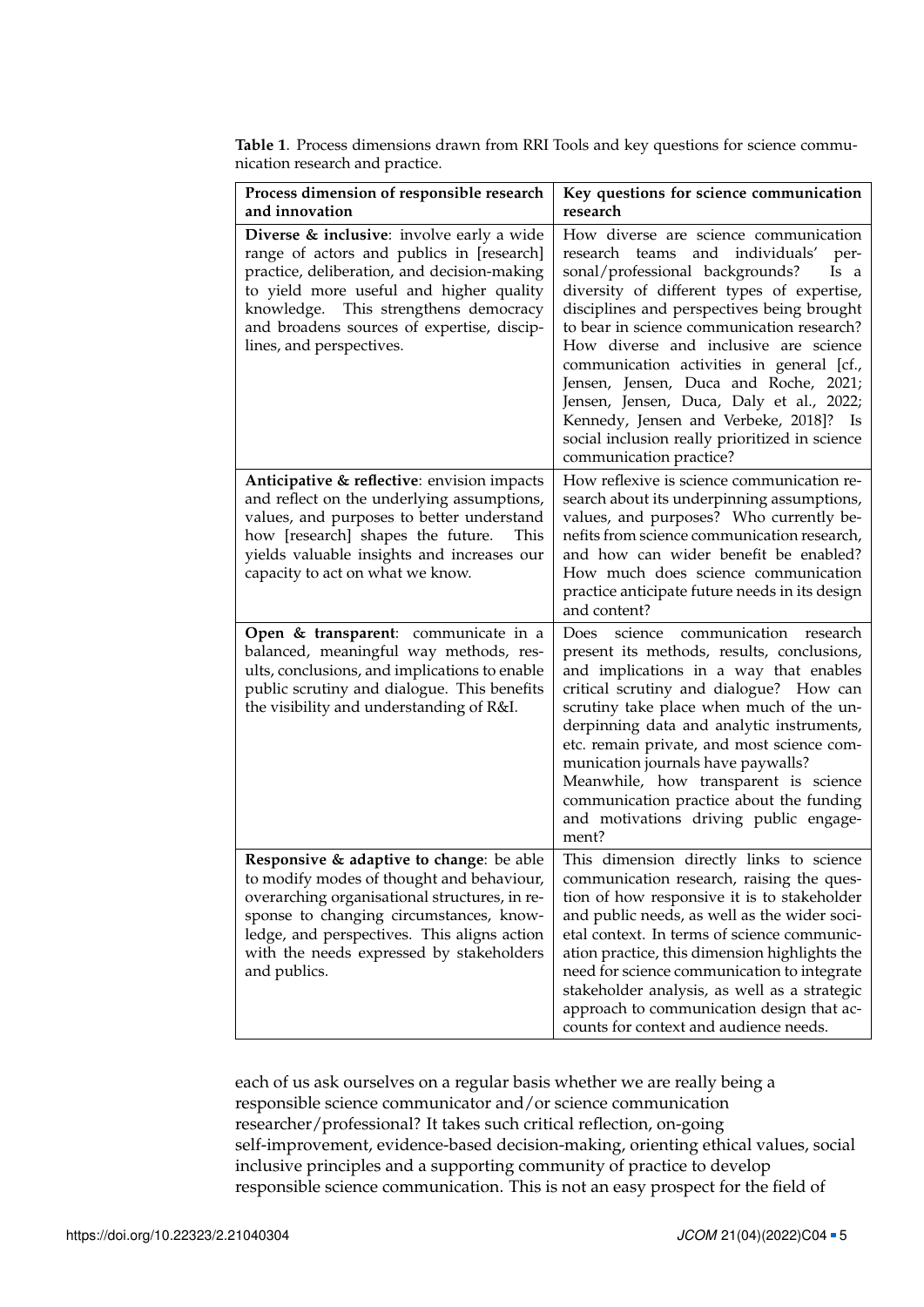| <b>Montreal Statement (Selection)</b>                                                                                                                                                                                                                                                                                                                                                                                                            | Key questions for science communication<br>research                                                                                                                                                                                                                                                                                                                                                                                                                                       |
|--------------------------------------------------------------------------------------------------------------------------------------------------------------------------------------------------------------------------------------------------------------------------------------------------------------------------------------------------------------------------------------------------------------------------------------------------|-------------------------------------------------------------------------------------------------------------------------------------------------------------------------------------------------------------------------------------------------------------------------------------------------------------------------------------------------------------------------------------------------------------------------------------------------------------------------------------------|
| 10. Resource Management: collaborating<br>partners should use human, animal, finan-<br>cial and other resources responsibly.                                                                                                                                                                                                                                                                                                                     | Are research findings accurate and robust,<br>providing good long-term value for the re-<br>sources invested to create the research?<br>How efficient is science communication re-<br>search?<br>How skilled are science communication re-<br>searchers?                                                                                                                                                                                                                                  |
| 18. Authorship and Acknowledgement:<br>collaborating partners should come to<br>agreement, at the outset and later as needed,<br>on standards for authorship and acknow-<br>ledgement of joint research products. The<br>contributions of all partners, especially ju-<br>nior partners, should receive full and appro-<br>priate recognition. Publications and other<br>products should state the contributions of<br>all contributing parties. | How are collaborations handled by science<br>communication researchers?<br>Whose contributions are represented in<br>published science communication research?<br>Are all parties being giving the opportunity<br>to participate in the benefits of the research<br>or is science communication research oper-<br>ating as a kind of extractive industry?                                                                                                                                 |
| 20. Accountability: collaborating partners<br>should be accountable to each other, to fun-<br>ders and to other stakeholders in the accom-<br>plishment of the research.                                                                                                                                                                                                                                                                         | How accountable are science communica-<br>tion researchers?<br>What accountability mechanisms have been<br>adopted on a field-wide basis to ensure<br>good and ethical research practice?<br>Why are research accountability mechan-<br>isms that have evolved in the natural, med-<br>ical and physical sciences (e.g., publishing<br>research plans in advance or full-scale FAIR<br>open data practices) not being employed in<br>science communication? [see Dienlin et al.,<br>2020] |

<span id="page-5-0"></span>**Table 2**. Selection from the Montreal Statement on Research Integrity and key questions for science communication research

science communication as it currently stands [e.g., Gerber, [2013;](#page-6-11) Gerber et al., [2020\]](#page-6-12). But for science communication research and practice to maintain its relevance and value, there is no alternative but to begin to implement reforms rooted in both evidence and public accountability.

### **Acknowledgments** This work was made possible with funding from the European Union's Horizon 2020 Research and Innovation Programme under Grant Agreements No. 101006436 (GlobalSCAPE), 820283 (GRRIP) and 776816 (Project Ô), as well as The Brinson Foundation Civic Science Fellowship.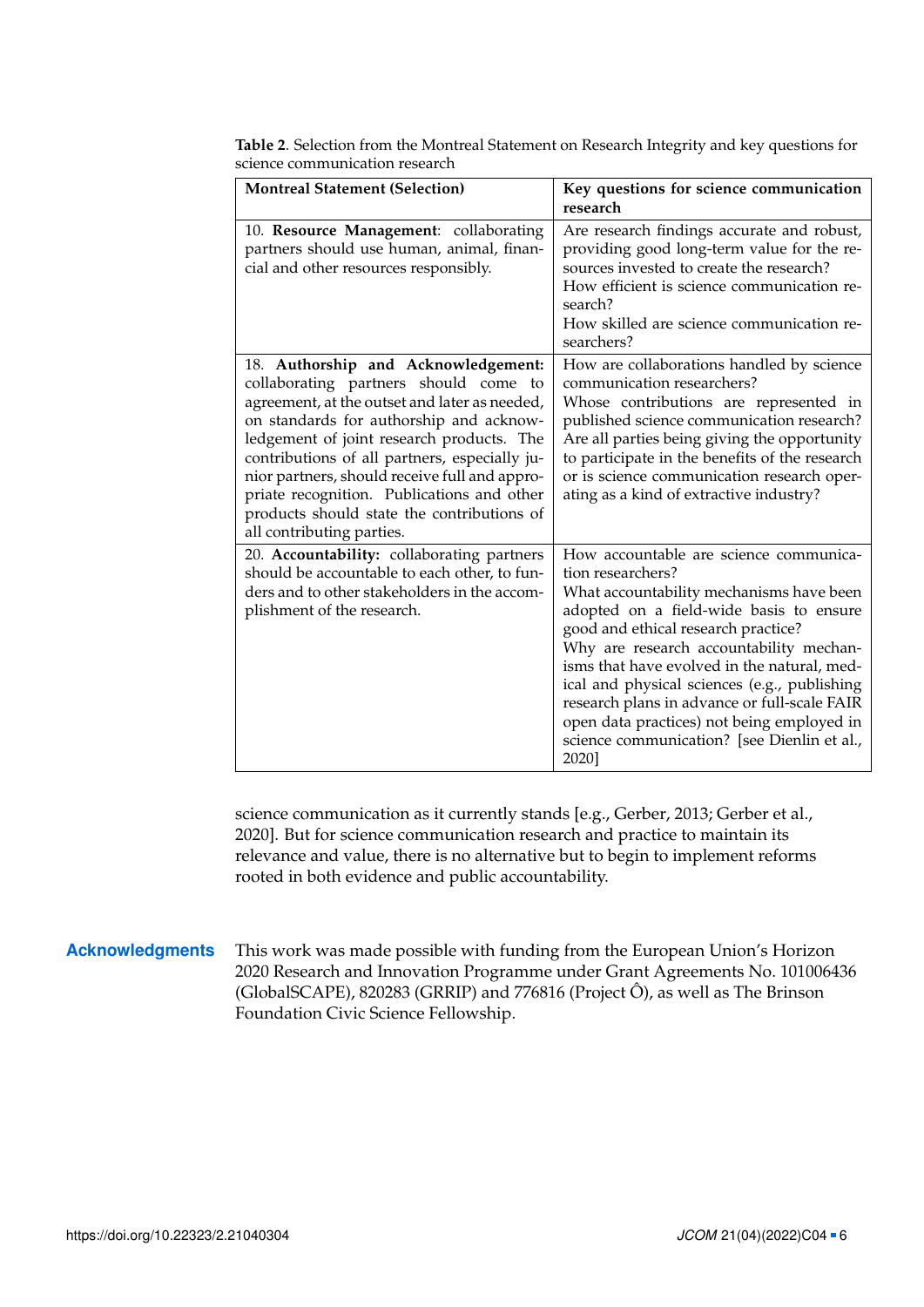- <span id="page-6-12"></span><span id="page-6-11"></span><span id="page-6-10"></span><span id="page-6-9"></span><span id="page-6-8"></span><span id="page-6-7"></span><span id="page-6-6"></span><span id="page-6-5"></span><span id="page-6-4"></span><span id="page-6-3"></span><span id="page-6-2"></span><span id="page-6-1"></span><span id="page-6-0"></span>**References** Dawson, E. and Jensen, E. (2011). 'Towards a 'contextual turn' in visitor research: Evaluating visitor segmentation and identity-related motivations'. *Visitor Studies* 14 (2), pp. 127–140. <https://doi.org/10.1080/10645578.2011.608001>.
	- Dienlin, T., Johannes, N., Bowman, N. D., Masur, P. K., Engesser, S., Kümpel, A. S., Lukito, J., Bier, L. M., Zhang, R., Johnson, B. K., Huskey, R., Schneider, F. M., Breuer, J., Parry, D. A., Vermeulen, I., Fisher, J. T., Banks, J., Weber, R., Ellis, D. A., Smits, T., Ivory, J. D., Trepte, S., McEwan, B., Rinke, E. M., Neubaum, G., Winter, S., Carpenter, C. J., Krämer, N., Utz, S., Unkel, J., Wang, X., Davidson, B. I., Kim, N., Won, A. S., Domahidi, E., Lewis, N. A. and Vreese, C. de (2020). 'An Agenda for Open Science in Communication'. *Journal of Communication* 71 (1), pp. 1–26. <https://doi.org/10.1093/joc/jqz052>.
	- Gerber, A. (2013). 'Science Caught Flat-Footed: How Academia Struggles with Open Science Communication'. In: Opening Science, pp. 73–80. [https://doi.org/10.1007/978-3-319-00026-8\\_4](https://doi.org/10.1007/978-3-319-00026-8_4).
	- Gerber, A., Broks, P., Gabriel, M., Lorenz, L., Lorke, J., Merten, W., Metcalfe, J., Müller, B. and Warthun, N. (2020). Science communication research: an empirical field analysis. Berlin, Germany: Edition innovare. <https://doi.org/10.5281/zenodo.4028704>.
	- Jensen, A. M., Jensen, E. A., Duca, E., Daly, J., Mundow, N. and Roche, J. (2022). 'How does moving public engagement with research online change audience diversity? Comparing inclusion indicators for 2019 & 2020 European Researchers' night events'. *PLOS ONE* 17 (3). Ed. by D. A. Mordaunt, e0262834. <https://doi.org/10.1371/journal.pone.0262834>.
	- Jensen, A. M., Jensen, E. A., Duca, E. and Roche, J. (2021). 'Investigating diversity in European audiences for public engagement with research: Who attends European Researchers' Night in Ireland, the UK and Malta?' *PLOS ONE* 16 (7). Ed. by S. Safayi, e0252854. <https://doi.org/10.1371/journal.pone.0252854>.
	- Jensen, E. (2014). 'The problems with science communication evaluation'. *JCOM* 13 (01), C04. <https://doi.org/10.22323/2.13010304>.
	- Jensen, E. (2015a). 'Evaluating impact and quality of experience in the 21st century: using technology to narrow the gap between science communication research and practice'. *JCOM* 14 (03), C05. <https://doi.org/10.22323/2.14030305>.
	- (2015b). 'Highlighting the value of impact evaluation: enhancing informal science learning and public engagement theory and practice'. *JCOM* 14 (03), Y05. <https://doi.org/10.22323/2.14030405>.
	- Jensen, E. and Holliman, R. (2016). 'Norms and Values in UK Science Engagement Practice'. *International Journal of Science Education, Part B* 6 (1), pp. 68–88. <https://doi.org/10.1080/21548455.2014.995743>.
	- Jensen, E. A. and Gerber, A. (2020). 'Evidence-based science communication'. *Frontiers in Communication* 4, 78. <https://doi.org/10.3389/fcomm.2019.00078>.
	- Kennedy, E. B., Jensen, E. A. and Verbeke, M. (2018). 'Preaching to the scientifically converted: evaluating inclusivity in science festival audiences'. *International Journal of Science Education, Part B* 8 (1), pp. 14–21. <https://doi.org/10.1080/21548455.2017.1371356>.
	- RRI Tools (n.d.). *Process dimensions*. URL: <https://rri-tools.eu/about-rri>.